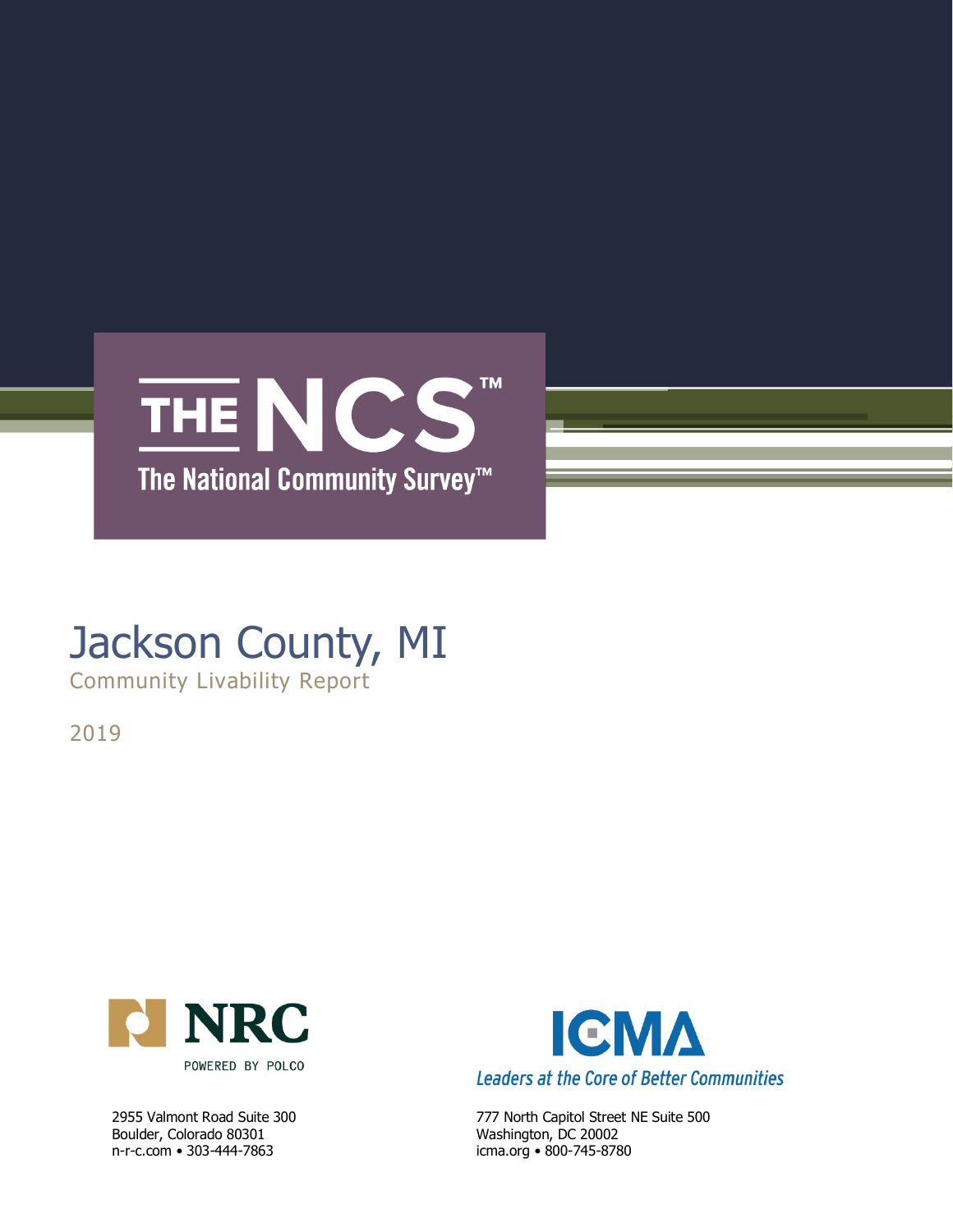## **Contents**



The National Community Survey™ © 2001-2019 National Research Center, Inc.

The NCS™ is presented by NRC in collaboration with ICMA.

NRC is a charter member of the AAPOR Transparency Initiative, providing clear disclosure of our sound and ethical survey research practices.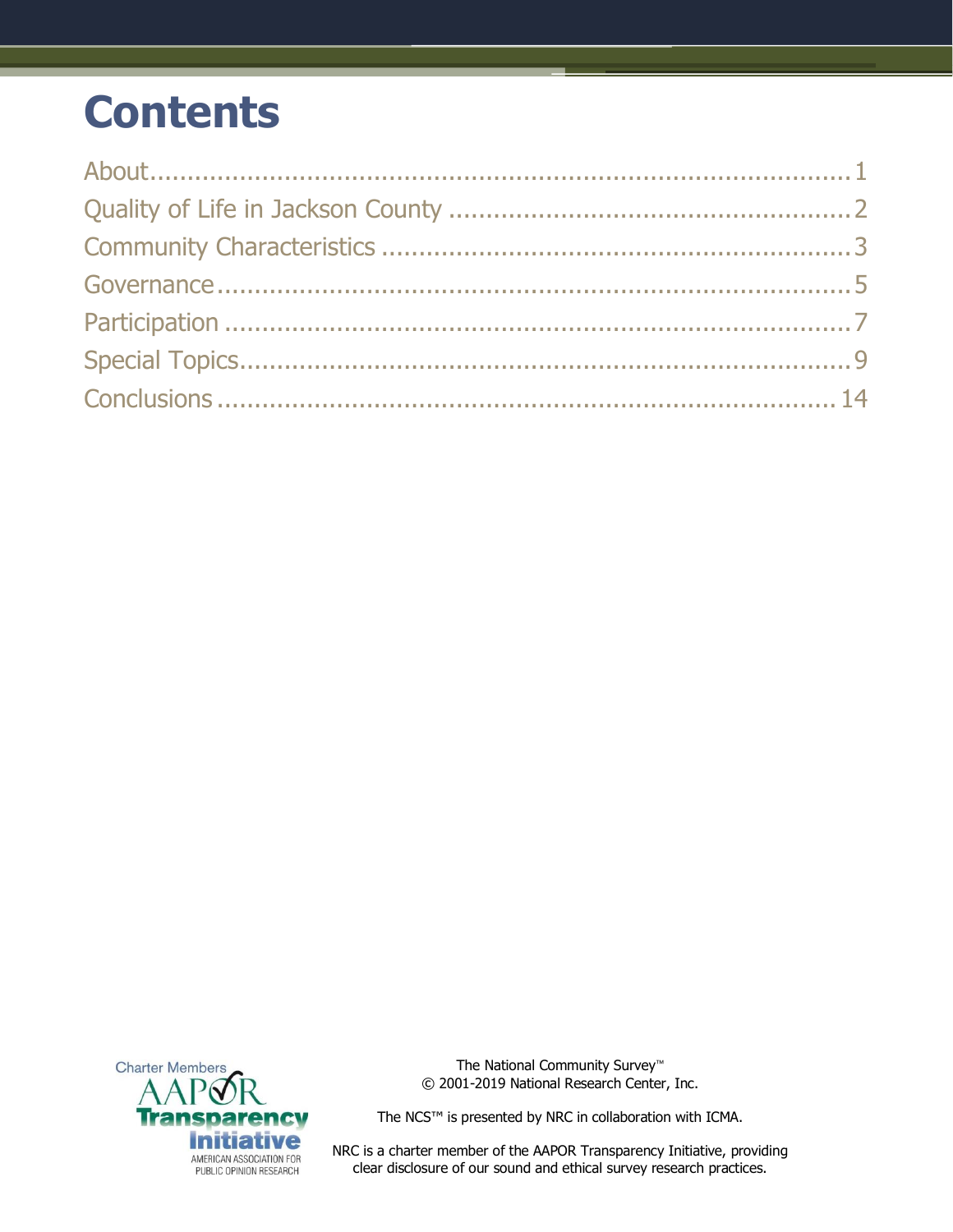## <span id="page-2-0"></span>**About**

The National Community Survey™ (The NCS™) report is about the "livability" of Jackson County. The phrase "livable community" is used here to evoke a place that is not simply habitable, but that is desirable. It is not only where people do live, but where they want to live.

Great communities are partnerships of the government, private sector, community-based organizations and residents, all geographically connected. The NCS captures residents' opinions within the three pillars of a community (Community Characteristics, Governance and Participation) across eight central facets of community (Safety, Mobility, Natural Environment, Built Environment, Economy, Recreation and Wellness, Education and Enrichment and Community Engagement).

The Community Livability Report provides the opinions of a representative sample of 316 residents of Jackson County. The margin of error around any reported percentage is 5.5% for all respondents. The full description of methods used to garner these opinions can be found in the *Technical Appendices* provided under separate cover.

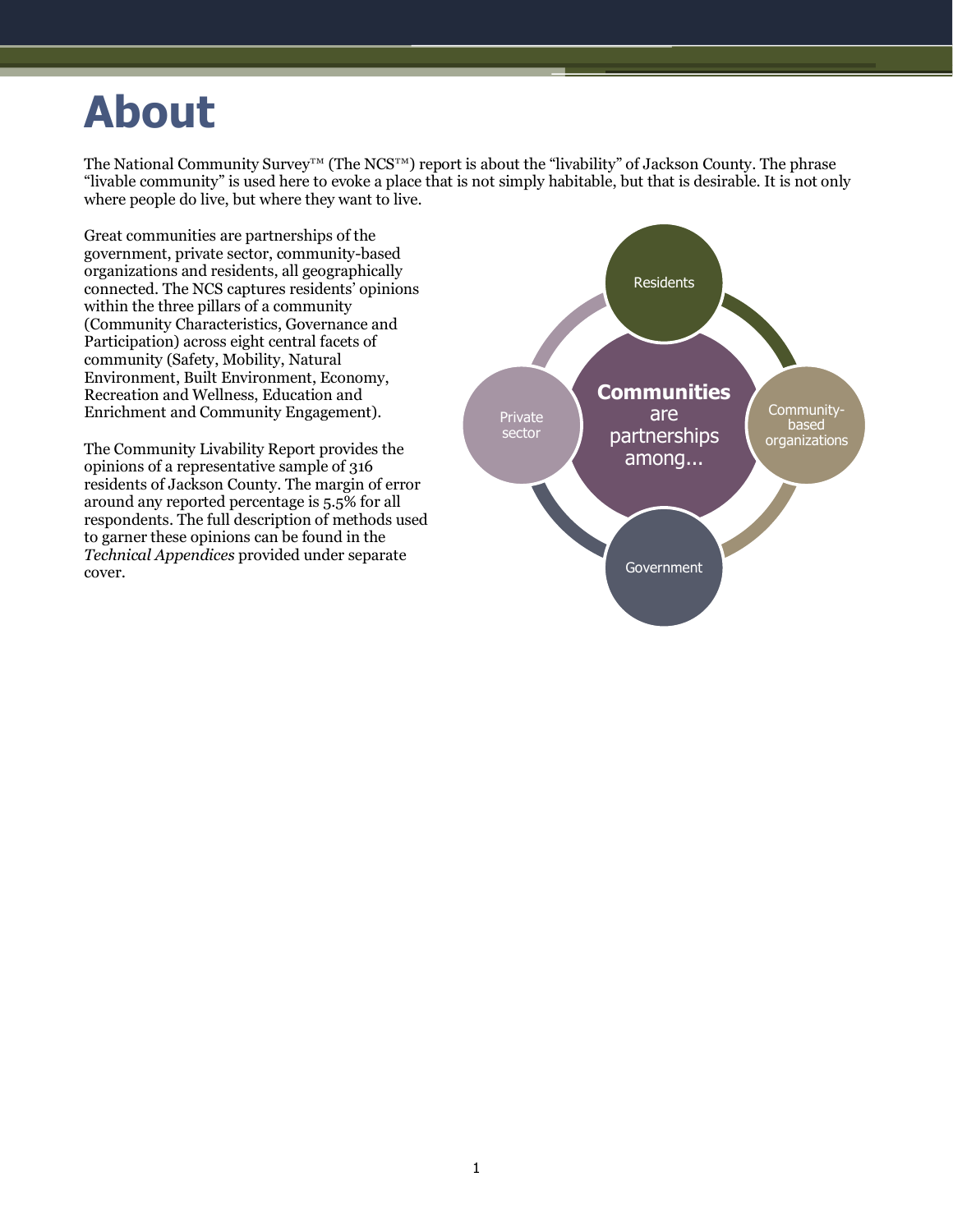# <span id="page-3-0"></span>**Quality of Life in Jackson County**

About half of residents rated the quality of life in Jackson County as excellent or good. This was lower than ratings given in other communities across the nation (see Appendix B of the *Technical Appendices* provided under separate cover).

Shown below are the eight facets of community. The color of each community facet summarizes how residents rated it across the three sections of the survey that represent the pillars of a community – Community Characteristics, Governance and Participation. When most



ratings across the three pillars were higher than the benchmark, the color for that facet is the darkest shade; when most ratings were lower than the benchmark, the color is the lightest shade. A mix of ratings (higher and lower than the benchmark) results in a color between the extremes.

In addition to a summary of ratings, the image below includes one or more stars to indicate which community facets were the most important focus areas for the community. Residents identified Safety, Economy and Education and Enrichment as priorities for the Jackson County community in the coming two years. These facets, as well as most other facets of community livability, were rated similar to the national benchmarks. This overview of the key aspects of community quality provides a quick summary of where residents see exceptionally strong performance and where performance offers the greatest opportunity for improvement. Linking quality to importance offers community members and leaders a view into the characteristics of the community that matter most and that seem to be working best.

Details that support these findings are contained in the remainder of this Livability Report, starting with the ratings for Community Characteristics, Governance and Participation and ending with results for Jackson County's unique questions.

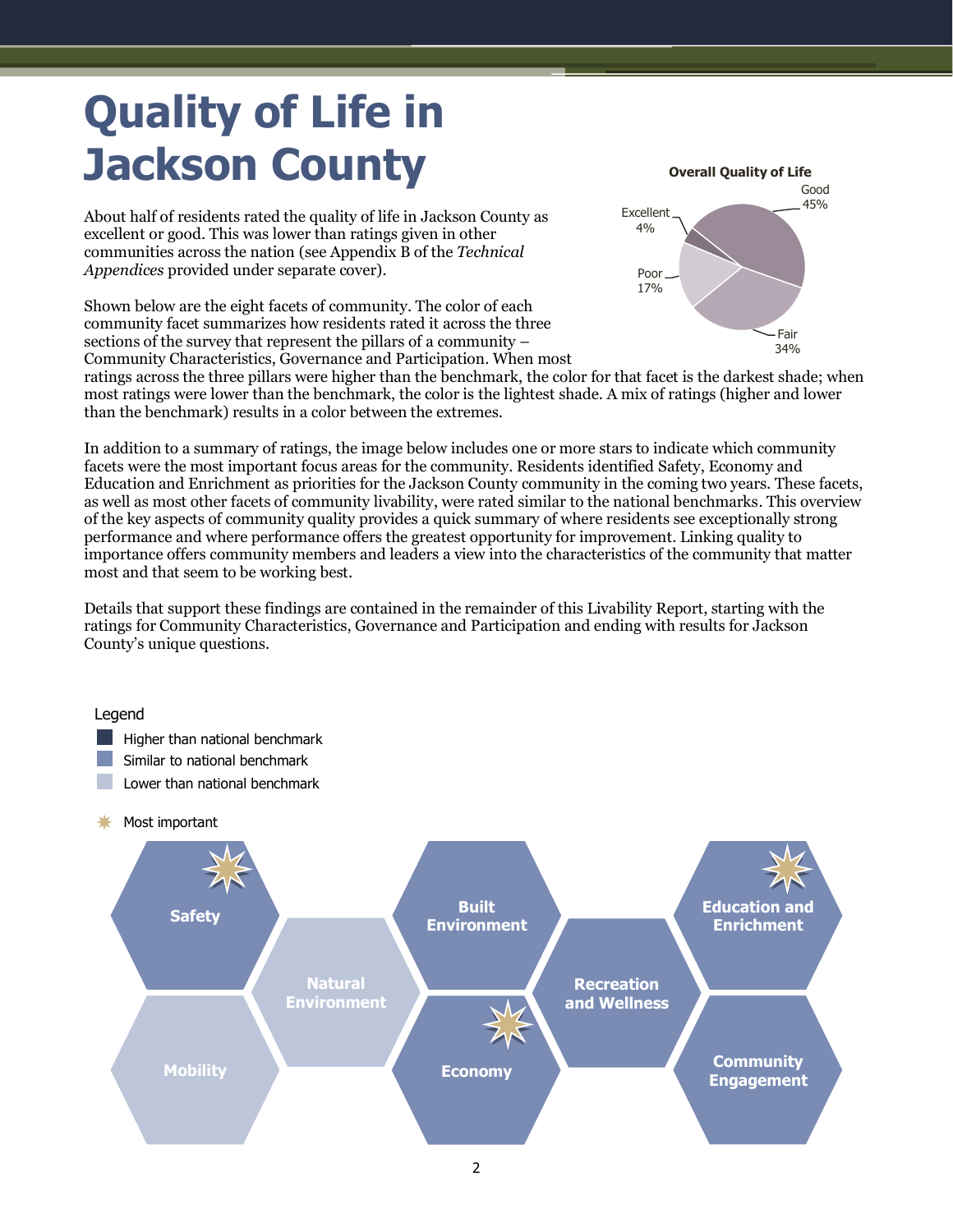## <span id="page-4-0"></span>**Community Characteristics**

### What makes a community livable, attractive and a place where people want to be?

Overall quality of community life represents the natural ambience, services and amenities that make for an attractive community. How residents rate their overall quality of life is an indicator of the overall health of a community. In the case of Jackson County, 56% rated the County as an excellent or good place to live. Respondents' ratings of Jackson County as a place to live were lower than ratings in other communities across the nation.

In addition to rating the County as a place to live, respondents rated several aspects of community quality including Jackson County as a place to raise children and to retire, their neighborhood as a place to live, the overall image or reputation of Jackson County and its overall appearance. About three-quarters of survey respondents gave favorable ratings to their neighborhood as a place to live, which was similar to the national benchmark. About half of residents were pleased with the County as a place to raise children, about 4 in 10 gave positive scores to Jackson County as a place to retire and to the overall appearance of the County, and 2 in 10 gave excellent or good marks to the County's overall image. These ratings were stable from 2017 to 2019 with the exception of the overall appearance of the County, which declined (for more information see the *Trends Over Time* report under separate cover).



Delving deeper into Community Characteristics, survey respondents rated over 40 features of the community within the eight facets of Community Livability. Generally, ratings tended to be similar to or lower than those given in other communities across the country. About 6 in 10 residents or more gave positive reviews to feeling safe in their neighborhood, the overall ease of travel in the County, paths and walking trails, ease of travel by car, religious or spiritual events and activities, and opportunities to volunteer; these ratings were all similar to the national benchmark. Residents' ratings of most aspects of Economy, Built Environment and Education and Enrichment tended to be lower than average.

When compared to 2017, ratings for most aspects of

Community Characteristics remained stable. Ratings increases since 2017 included safe downtown/commercial area, ease of travel by car, the overall ease of travel in Jackson County, employment opportunities, cultural/arts/music activities. Only one rating within this pillar, the overall appearance of the County, decreased since 2017.

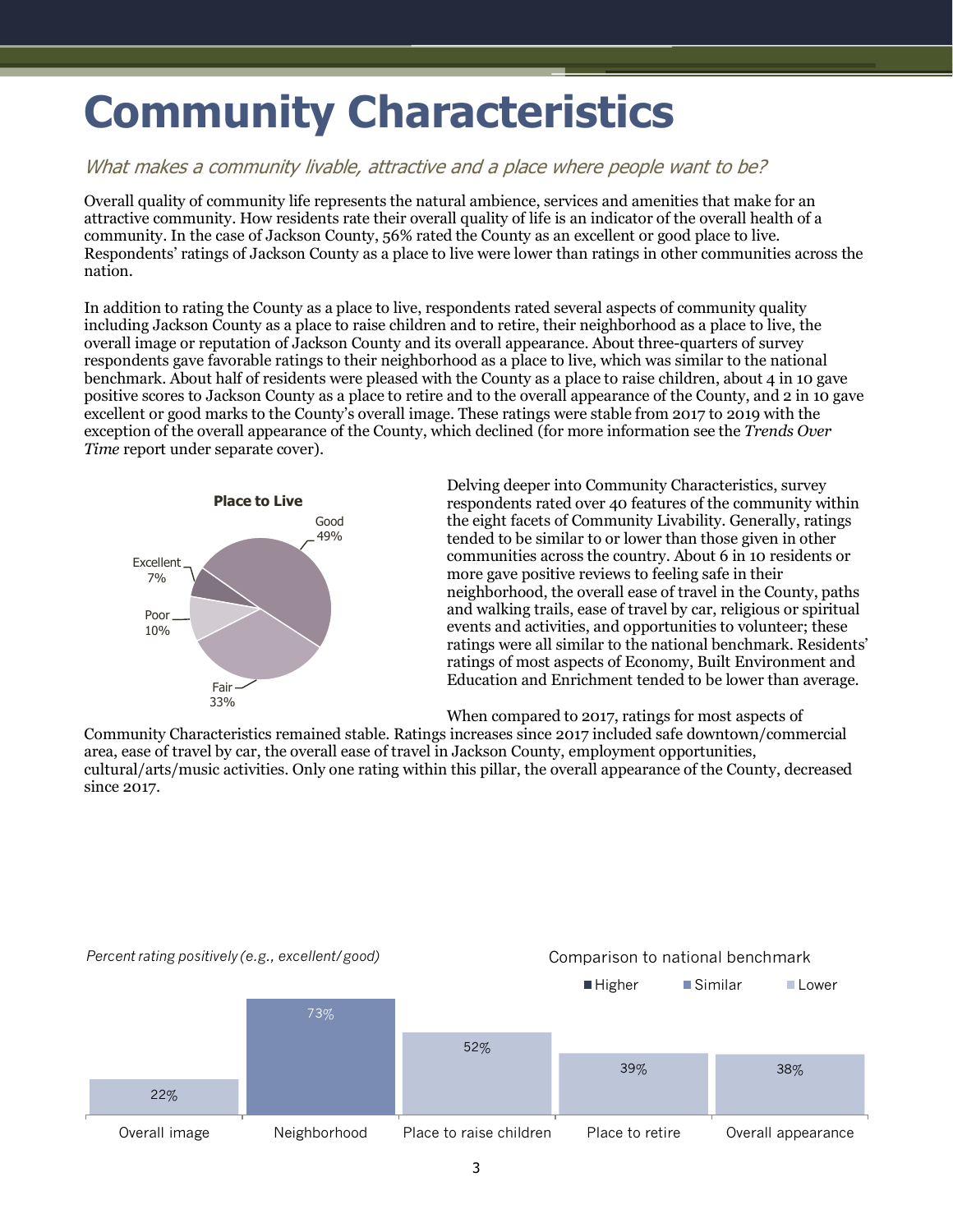### Figure 1: Aspects of Community Characteristics

|                                               | <b>SAFETY</b>                                     |     |     |     |
|-----------------------------------------------|---------------------------------------------------|-----|-----|-----|
| Percent rating positively                     | Overall feeling of safety                         | 40% |     |     |
| (e.g., excellent/good,<br>very/somewhat safe) | Safe in neighborhood                              |     |     | 88% |
|                                               | Safe downtown/commercial area                     |     | 72% |     |
|                                               | <b>MOBILITY</b>                                   |     |     |     |
|                                               | Overall ease of travel                            |     | 67% |     |
| Comparison to national<br>benchmark           | Paths and walking trails                          |     | 57% |     |
|                                               | Ease of walking                                   |     | 49% |     |
| <b>Higher</b>                                 | Travel by bicycle                                 | 32% |     |     |
|                                               | Travel by public transportation                   | 25% |     |     |
| <b>Similar</b>                                | Travel by car                                     |     | 62% |     |
|                                               | Public parking                                    | 45% |     |     |
| <b>Lower</b>                                  | <b>Traffic flow</b>                               | 46% |     |     |
|                                               | NATURAL ENVIRONMENT                               |     |     |     |
|                                               | Overall natural environment                       |     | 56% |     |
|                                               | Cleanliness                                       | 40% |     |     |
|                                               | Air quality                                       |     | 66% |     |
|                                               | <b>BUILT ENVIRONMENT</b>                          |     |     |     |
|                                               | Overall built environment                         | 42% |     |     |
|                                               | New development in Jackson County                 |     | 49% |     |
|                                               | Affordable quality housing                        | 37% |     |     |
|                                               | Housing options                                   | 35% |     |     |
|                                               | Public places                                     | 46% |     |     |
|                                               | <b>ECONOMY</b>                                    |     |     |     |
|                                               | Overall economic health                           | 24% |     |     |
|                                               | Vibrant downtown/commercial area                  | 35% |     |     |
|                                               | <b>Business and services</b>                      |     | 48% |     |
|                                               | Cost of living                                    |     | 48% |     |
|                                               | Shopping opportunities                            | 45% |     |     |
|                                               | Employment opportunities                          | 37% |     |     |
|                                               | Place to visit                                    | 34% |     |     |
|                                               | Place to work                                     |     | 50% |     |
|                                               | <b>RECREATION AND WELLNESS</b>                    |     |     |     |
|                                               | Health and wellness                               |     | 50% |     |
|                                               | Mental health care                                | 33% |     |     |
|                                               | Preventive health services                        |     | 54% |     |
|                                               | Health care                                       | 47% |     |     |
|                                               | Food                                              |     | 55% |     |
|                                               | Recreational opportunities                        |     | 52% |     |
|                                               | Fitness opportunities                             |     | 48% |     |
|                                               | EDUCATION AND ENRICHMENT                          |     |     |     |
|                                               | Education and enrichment opportunities            | 45% |     |     |
|                                               | Religious or spiritual events and activities      |     | 72% |     |
|                                               | Cultural/arts/music activities                    | 45% |     |     |
|                                               | Adult education                                   | 44% |     |     |
|                                               | K-12 education                                    |     | 56% |     |
|                                               | Child care/preschool                              | 33% |     |     |
|                                               | <b>COMMUNITY ENGAGEMENT</b>                       |     |     |     |
|                                               | Social events and activities                      | 45% |     |     |
|                                               | Neighborliness                                    | 42% |     |     |
|                                               | Openness and acceptance                           | 41% |     |     |
|                                               | Opportunities to participate in community matters |     | 54% |     |
|                                               | Opportunities to volunteer                        |     | 64% |     |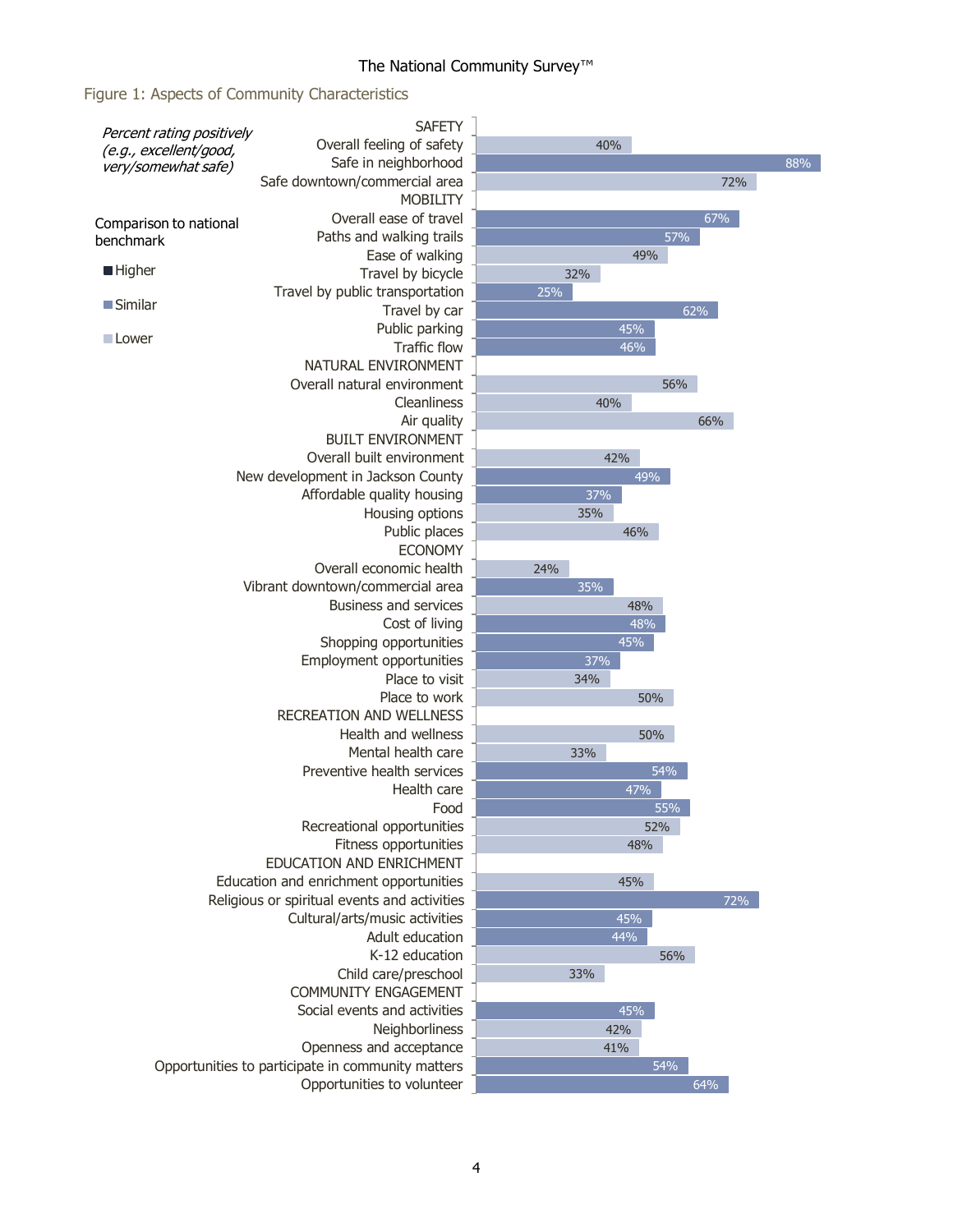## <span id="page-6-0"></span>**Governance**

### How well does the government of Jackson County meet the needs and expectations of its residents?

The overall quality of the services provided by Jackson County as well as the manner in which these services are provided is a key component of how residents rate their quality of life. In Jackson County, roughly half of residents gave excellent or good ratings to the overall quality of County services (which was lower than the national comparison), while about one-quarter were pleased with the services provided by the Federal Government (which was similar).

Survey respondents also rated various aspects of Jackson County's leadership and governance. About half of residents gave favorable marks to the customer service provided by the County and 4 in 10 gave positive scores to the overall direction of the County. Roughly 3 in 10 residents were pleased with the remaining aspects of government performance; these ratings were all lower than those observed in other communities nationwide.

Respondents evaluated over 30 individual services and amenities available in Jackson County. All service ratings were similar to or lower than the benchmark. A majority of residents gave favorable evaluations to fire, ambulance/EMS, sewer services, power utility, utility billing, County parks, health services, and public libraries and all of these were similar to the national average. However, many other aspects were rated lower than the benchmark, particularly within the facets of Safety, Mobility, and Natural Environment.



When compared to 2017, ratings in 2019 increased for crime prevention and for land use, planning and zoning, but decreased for traffic enforcement, recycling, open space, natural areas preservation, recreation centers and recreation programs.



#### *Percent rating positively (e.g., excellent/good)* Comparison to national benchmark

5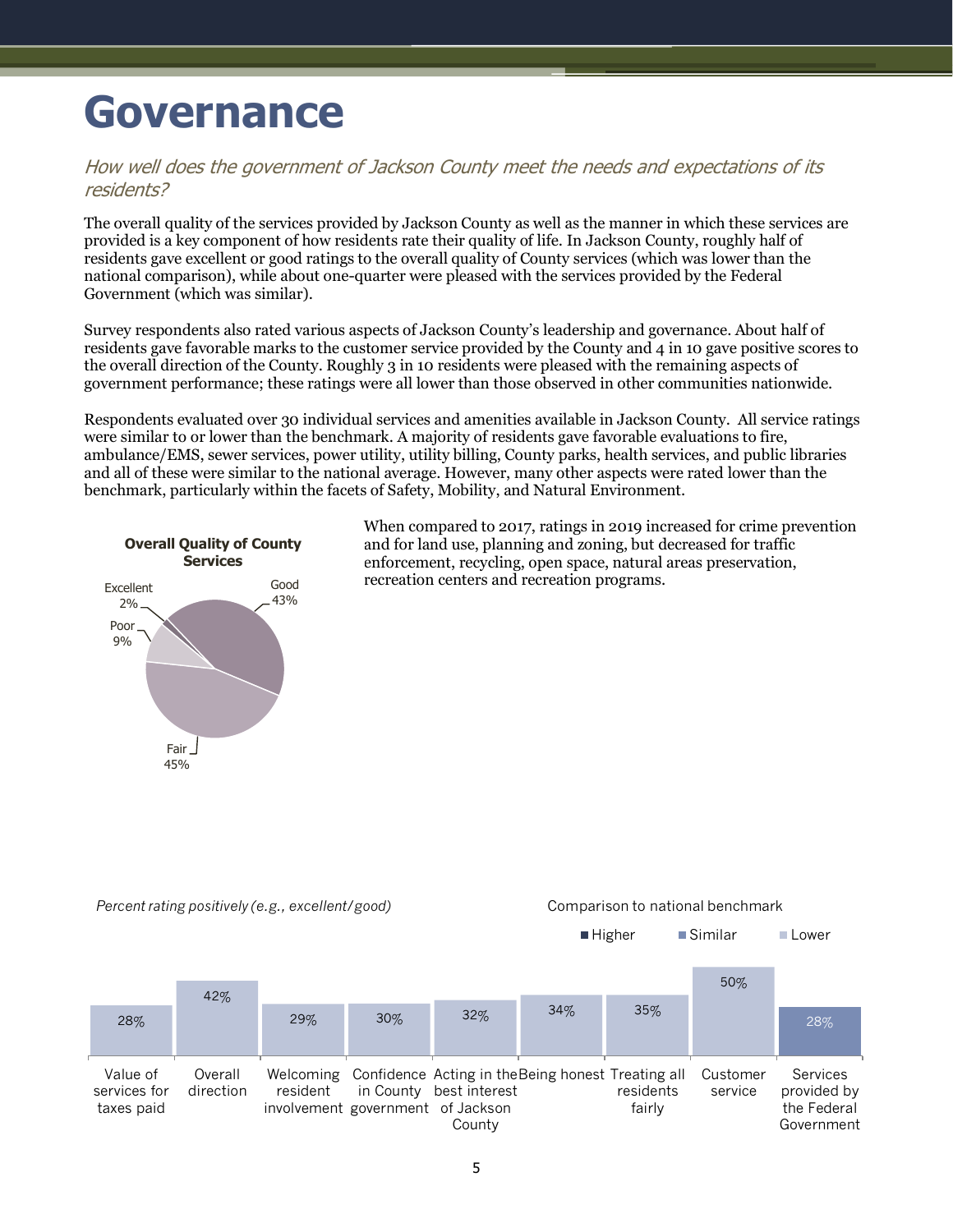## The National Community Survey<sup>™</sup>

### Figure 2: Aspects of Governance

| Percent rating positively | <b>SAFETY</b>                 |     |     |     |     |        |
|---------------------------|-------------------------------|-----|-----|-----|-----|--------|
| (e.g., excellent/good)    | Police                        |     |     |     | 65% |        |
|                           | Fire                          |     |     |     |     | $81\%$ |
|                           | Ambulance/EMS                 |     |     |     |     | 81%    |
| Comparison to national    | Crime prevention              |     | 42% |     |     |        |
| benchmark                 | Fire prevention               |     |     | 58% |     |        |
|                           | Animal control                |     | 43% |     |     |        |
| <b>Higher</b>             | Emergency preparedness        |     | 39% |     |     |        |
|                           | <b>MOBILITY</b>               |     |     |     |     |        |
| <b>Similar</b>            | Traffic enforcement           |     | 43% |     |     |        |
|                           | Street repair                 | 14% |     |     |     |        |
|                           | Street cleaning               | 20% |     |     |     |        |
| <b>Lower</b>              | Street lighting               |     | 29% |     |     |        |
|                           | Snow removal                  |     | 44% |     |     |        |
| Not available             | Sidewalk maintenance          | 29% |     |     |     |        |
|                           | Traffic signal timing         |     | 39% |     |     |        |
|                           | Bus or transit services       |     | 43% |     |     |        |
|                           | NATURAL ENVIRONMENT           |     |     |     |     |        |
|                           | Garbage collection            |     |     |     | 72% |        |
|                           | Recycling                     |     | 34% |     |     |        |
|                           | Yard waste pick-up            | 23% |     |     |     |        |
|                           | Drinking water                |     |     | 52% |     |        |
|                           | Natural areas preservation    |     | 39% |     |     |        |
|                           | Open space                    |     | 39% |     |     |        |
|                           | <b>BUILT ENVIRONMENT</b>      |     |     |     |     |        |
|                           | Storm drainage                |     | 34% |     |     |        |
|                           | Sewer services                |     |     |     | 61% |        |
|                           | Power utility                 |     |     |     | 71% |        |
|                           | Utility billing               |     |     |     | 65% |        |
|                           | Land use, planning and zoning |     | 41% |     |     |        |
|                           | Code enforcement              | 25% |     |     |     |        |
|                           | Cable television              |     | 39% |     |     |        |
|                           | <b>ECONOMY</b>                |     |     |     |     |        |
|                           | Economic development          |     | 41% |     |     |        |
|                           | RECREATION AND WELLNESS       |     |     |     |     |        |
|                           | County parks                  |     |     |     | 64% |        |
|                           | Recreation programs           |     |     | 49% |     |        |
|                           | Recreation centers            |     | 42% |     |     |        |
|                           | Health services               |     |     | 53% |     |        |
|                           | EDUCATION AND ENRICHMENT      |     |     |     |     |        |
|                           | Public libraries              |     |     |     |     | 78%    |
|                           | Special events                |     | 41% |     |     |        |
|                           | COMMUNITY ENGAGEMENT          |     |     |     |     |        |
|                           | Public information            |     |     | 47% |     |        |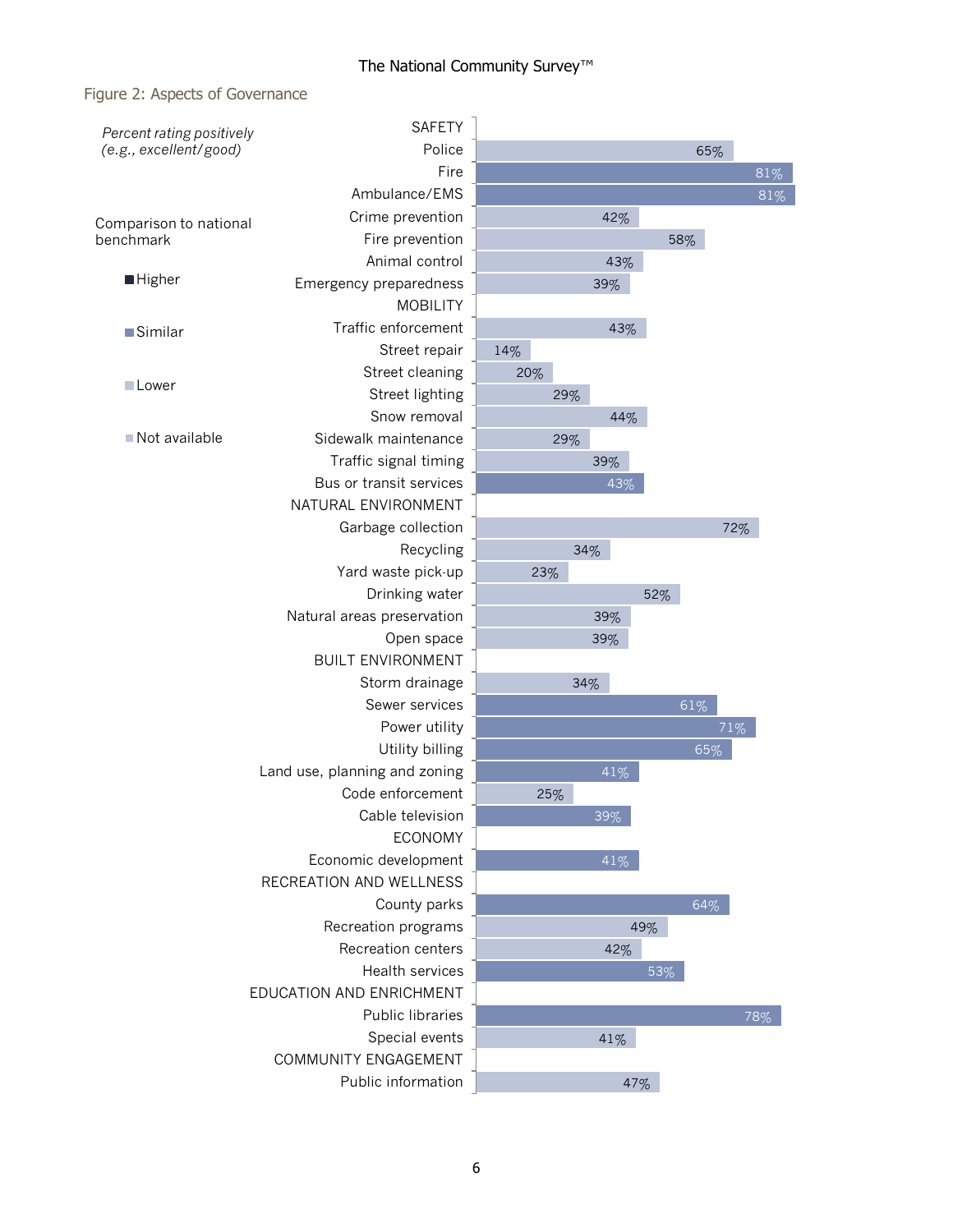## <span id="page-8-0"></span>**Participation**

### Are the residents of Jackson County connected to the community and each other?

An engaged community harnesses its most valuable resource, its residents. The connections and trust among residents, government, businesses and other organizations help to create a sense of community, a shared sense of membership, belonging and history. Twenty-six percent of Jackson County residents gave positive ratings to the sense of community in the County, which was lower than ratings given in other communities across the nation. Jackson County residents were equally as likely as others to remain in Jackson County for the next five years (82% very or somewhat likely), but less likely than others to recommend living in Jackson County to someone who asked (65%) or to have contacted County employees in the 12 months prior to the survey (32%).

The survey included over 30 activities and behaviors for which respondents indicated how often they participated in or performed each, if at all. Participation rates varied widely across the different facets, making the benchmark comparison (and comparison to Jackson County over time) helpful for understanding the results. Overall, Jackson County residents participated in most activities at rates similar to those found in other communities across the country. For example, about three-quarters of residents had not reported a crime and about 9 in 10 had not been the victim of a crime in the 12 months prior to the survey, on par with the rest of the country. On a positive note, Jackson County residents were less likely than those who lived in other communities to be under housing cost stress. At least three-quarters of residents reported making their homes more energy efficient, purchasing goods or services in the County, visiting a County park, engaging in healthy behaviors, interacting with neighbors,



reading or watching local news, or voting in local elections; these levels were all similar to the benchmark.

Jackson County residents in 2019 were less likely than in 2017 to work in Jackson County or to have observed a code violation, but more likely to have used County recreation centers, participated in religious or spiritual activities, volunteered, or to have done a favor for a neighbor.

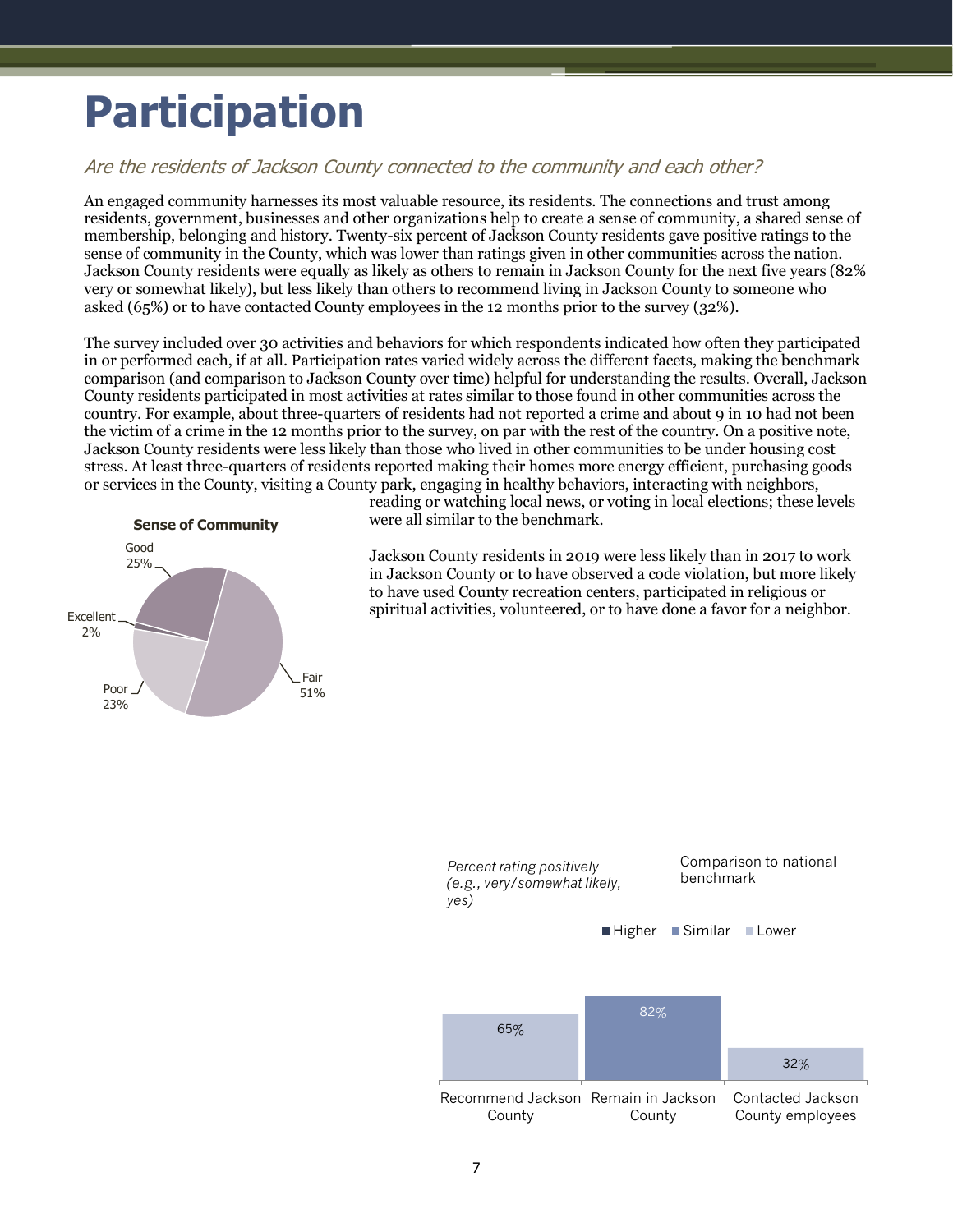## The National Community Survey<sup>™</sup>

### Figure 3: Aspects of Participation

| Percent rating positively               | <b>SAFETY</b>                                          |                 |  |  |
|-----------------------------------------|--------------------------------------------------------|-----------------|--|--|
| (e.g., yes, more than<br>once a month,  | Stocked supplies for an emergency                      |                 |  |  |
| always/sometimes)                       | Did NOT report a crime                                 |                 |  |  |
|                                         | Was NOT the victim of a crime                          |                 |  |  |
| Comparison to national                  | <b>MOBILITY</b>                                        |                 |  |  |
| benchmark                               | Used public transportation instead of driving          | 9%              |  |  |
| <b>Higher</b>                           | Carpooled instead of driving alone                     |                 |  |  |
| ■Similar                                | Walked or biked instead of driving                     |                 |  |  |
|                                         | NATURAL ENVIRONMENT                                    |                 |  |  |
| <b>Lower</b>                            | Conserved water                                        |                 |  |  |
|                                         | Made home more energy efficient                        |                 |  |  |
|                                         | Recycled at home                                       |                 |  |  |
|                                         | <b>BUILT ENVIRONMENT</b>                               |                 |  |  |
|                                         | Did NOT observe a code violation                       |                 |  |  |
|                                         | NOT under housing cost stress                          |                 |  |  |
|                                         | <b>ECONOMY</b>                                         |                 |  |  |
|                                         | Purchased goods or services in Jackson County          |                 |  |  |
|                                         | Economy will have positive impact on income            |                 |  |  |
|                                         | Work in Jackson County                                 |                 |  |  |
|                                         | RECREATION AND WELLNESS                                |                 |  |  |
|                                         | Used Jackson County recreation centers                 |                 |  |  |
|                                         | Visited a County park                                  |                 |  |  |
| Ate 5 portions of fruits and vegetables |                                                        |                 |  |  |
|                                         | Participated in moderate or vigorous physical activity |                 |  |  |
| In very good to excellent health        |                                                        |                 |  |  |
|                                         | EDUCATION AND ENRICHMENT                               |                 |  |  |
|                                         | Used Jackson County public libraries                   |                 |  |  |
|                                         | Participated in religious or spiritual activities      |                 |  |  |
|                                         | Attended a County-sponsored event                      |                 |  |  |
|                                         | COMMUNITY ENGAGEMENT                                   |                 |  |  |
|                                         | Campaigned for an issue, cause or candidate            |                 |  |  |
|                                         | Contacted Jackson County elected officials             | $\mathbf{1}$    |  |  |
|                                         | Volunteered                                            |                 |  |  |
|                                         | Participated in a club                                 |                 |  |  |
|                                         | Talked to or visited with neighbors                    |                 |  |  |
|                                         | Done a favor for a neighbor                            |                 |  |  |
|                                         | Attended a local public meeting                        | 15 <sup>°</sup> |  |  |
|                                         | Watched a local public meeting                         | 1               |  |  |
|                                         | Read or watched local news                             |                 |  |  |
|                                         | Voted in local elections                               |                 |  |  |

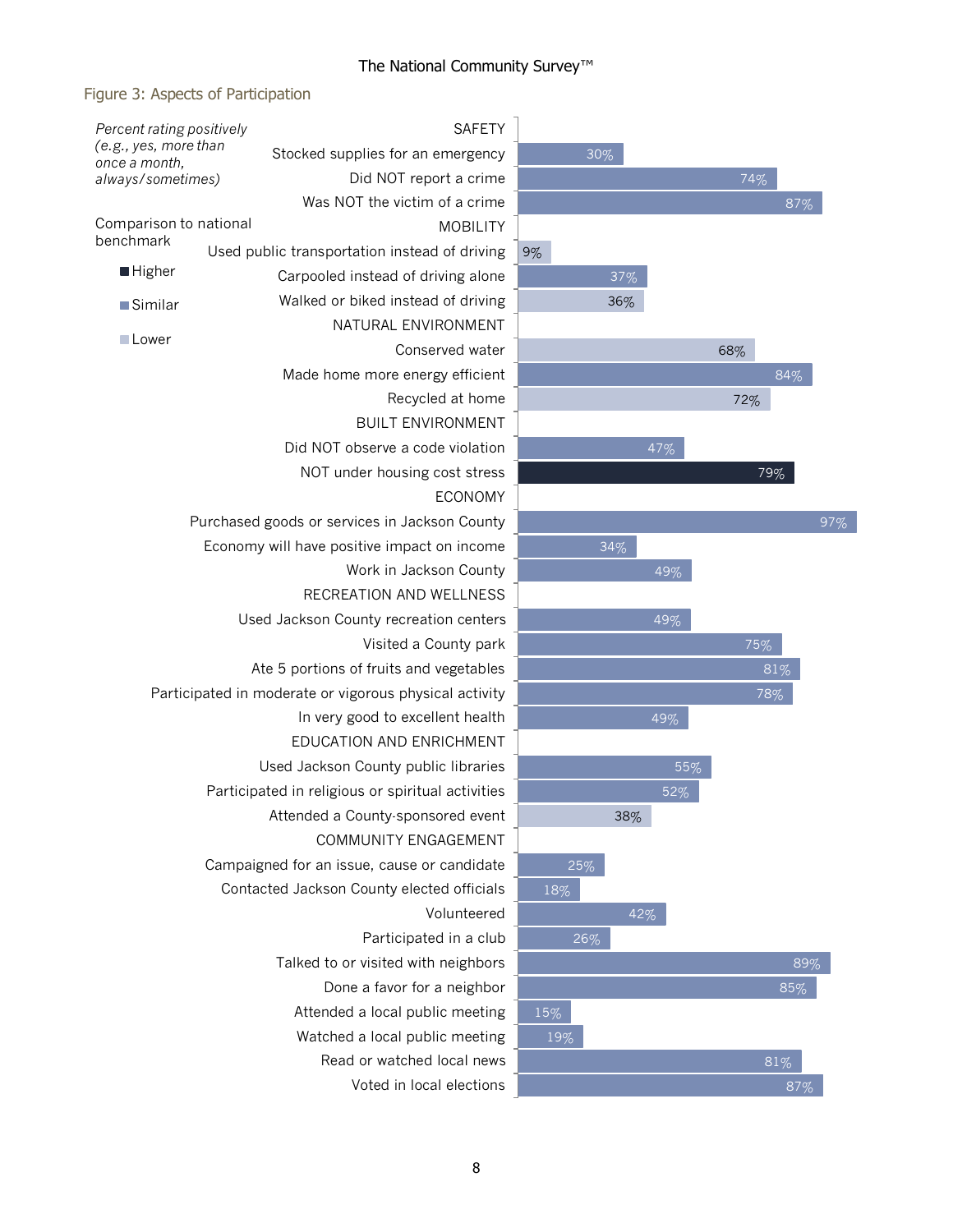# <span id="page-10-0"></span>**Special Topics**

Jackson County included seven questions of special interest on The NCS. Topic areas included strategic planning areas, older adult services, County Health Department programs and services and contact with the Sheriff's Office, among others.

When asked to rate the importance of various County strategic planning areas, residents were most likely to rate Safe and Desirable Community and Quality of Life Essentials as essential or very important, with more than 9 in 10 residents doing so. Slightly less rated Thriving Local Economy, Healthy Community, and Trusted Government as important. Only about two-thirds of residents rated Transportation and Community Connectedness as essential or very important.

#### Figure 4: Jackson County Strategic Planning Areas

First, please rate how important, if at all, each of the following strategic planning areas are to the overall quality of life in Jackson County.

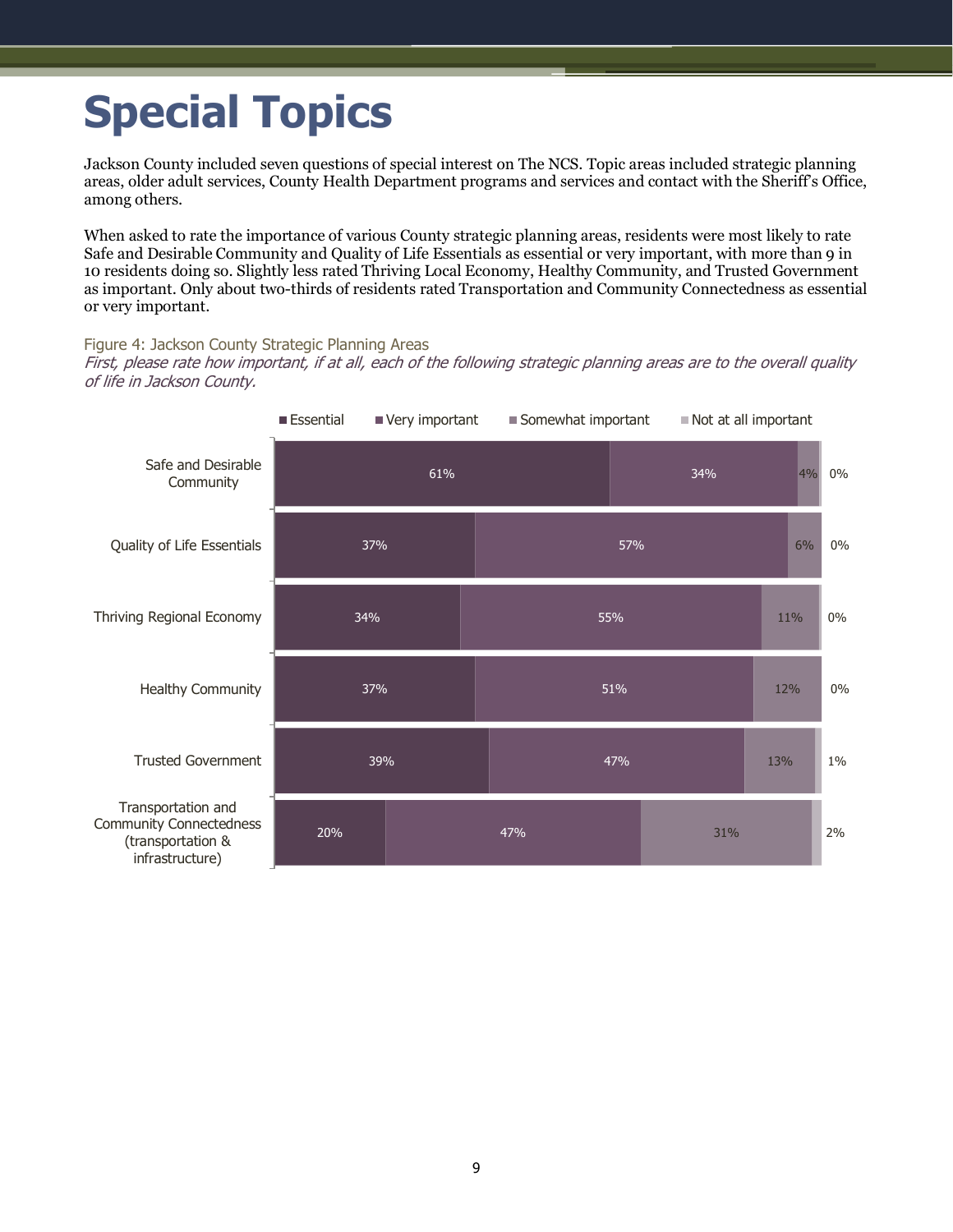Thinking about the single most important strategic planning area, about half of residents identified Safe and Desirable Community as the most important, while about 1 in 10 residents selected each of the other planning areas.

Figure 5: Jackson County Strategic Planning Areas - Most Important Then, please check which ONE is the most important.



When asked to rate the importance of the County providing various older adult services, roughly 8 in 10 rated family caregiver assistance, information about services, transportation, and Meals on Wheels as essential or very important, while three-quarters rated senior center activities as important. Only about half of residents that house cleaning for older adults was essential or very important for the County to provide.

#### Figure 6: Importance of Providing Older Adult Services

Please indicate how important, if at all, each of the following older adult services are for the County to provide:

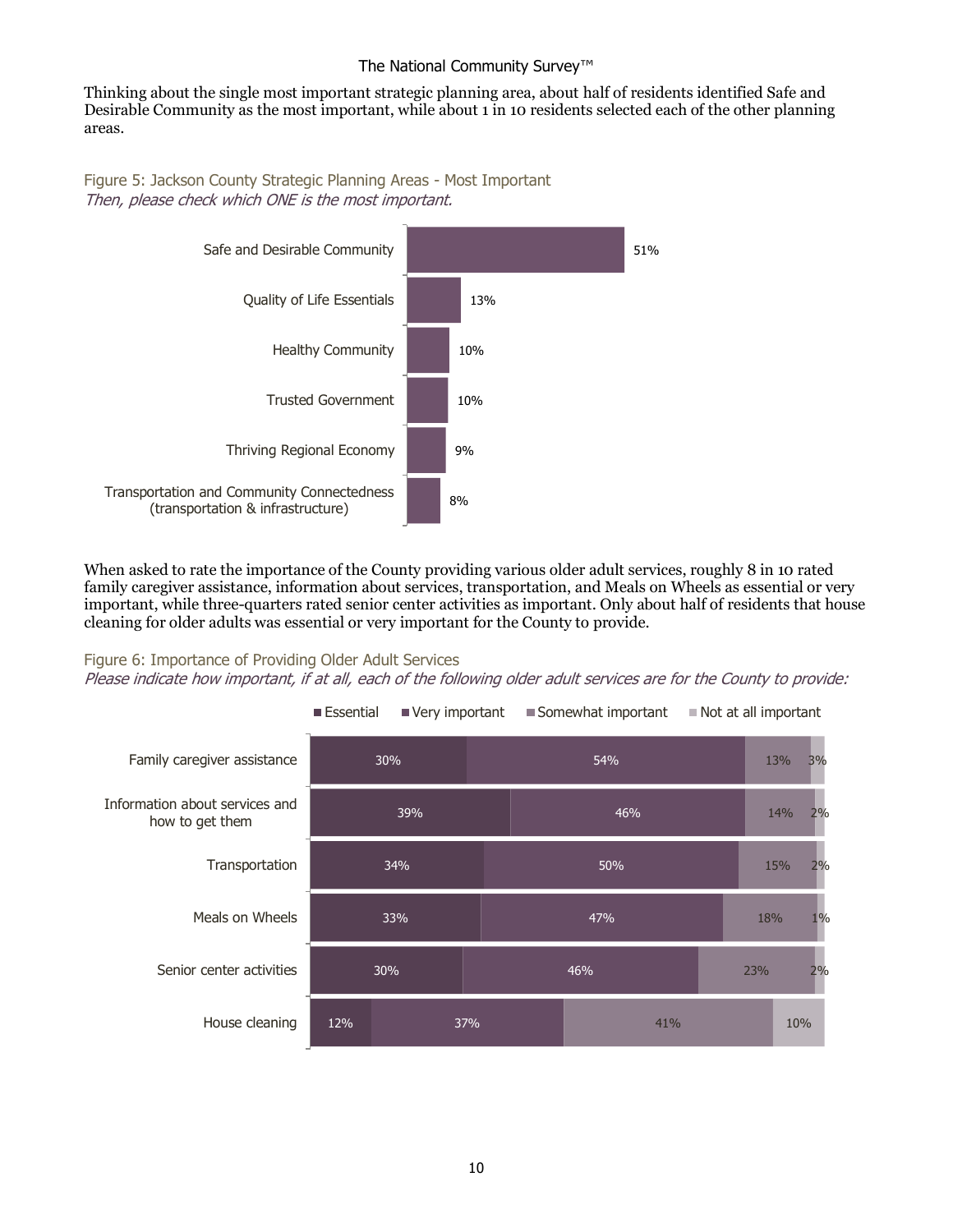Thinking about their use of County parks and/or trails in the 12 months prior to the survey, residents were most likely to have used parks or trails once a month or less often (39%). About one-quarter reported using County parks or trails either not at all or 2-4 times a month, while 1 in 10 used them twice a week.

Figure 7: Use of Jackson County Parks and Trails On average, about how often did you use Jackson County parks and/or trails in the past 12 months?



Residents were asked which Jackson County Health Department programs or services they had used in the 12 months prior to the survey. Most respondents (76%) had not used any of the listed programs. About 2 in 10 had used the County Health Department website, 10% had used the County Facebook page, and 5% or less had used any of the other listed programs or services.

#### Figure 8: Use of Jackson County Health Department Programs and Services

Have you utilized any of the following programs or services provided by the Jackson County Health Department in the last 12 months? (Please select all that apply.)



Total may exceed 100% as respondents could select more than one option.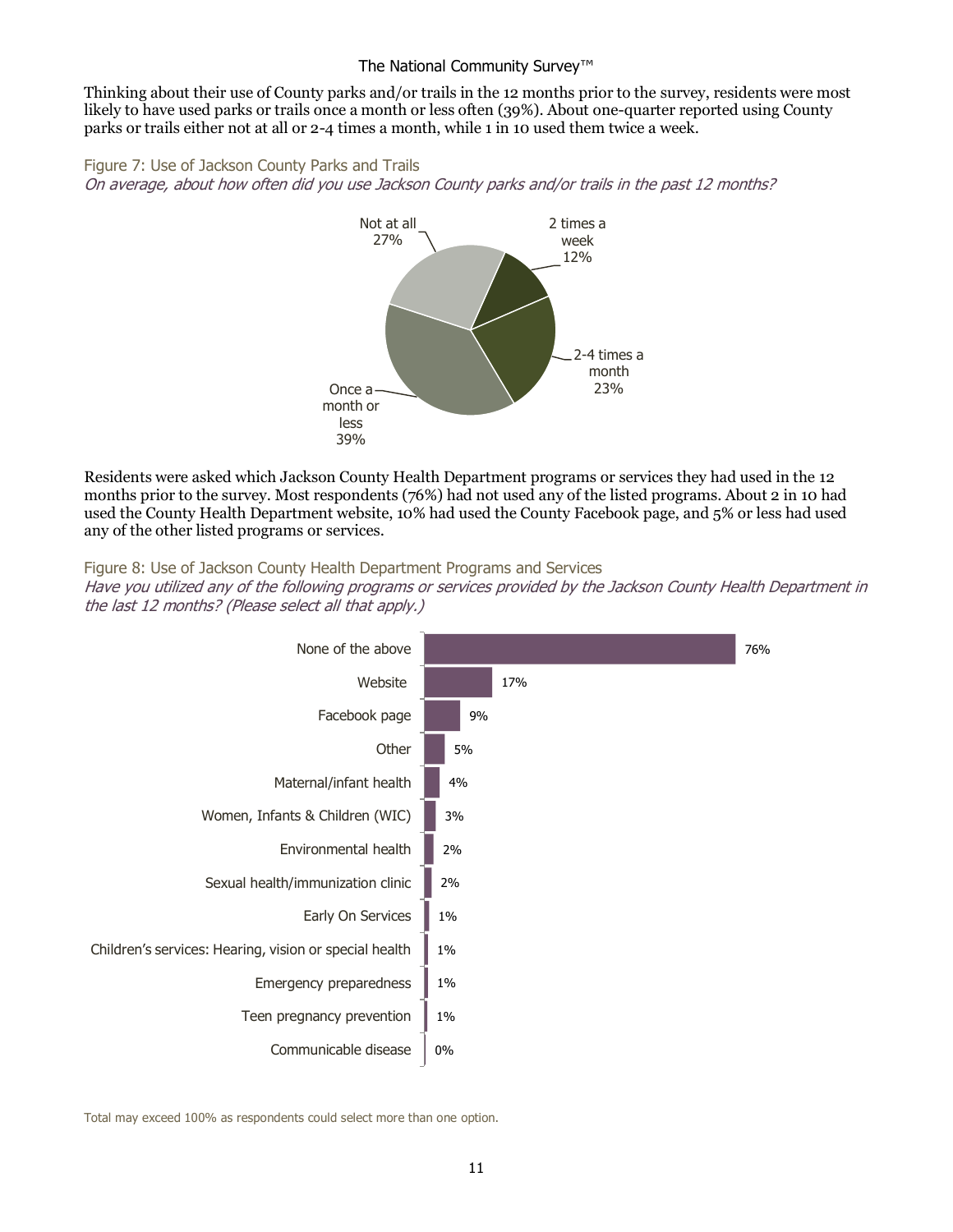About three-quarters of residents reported they were not aware of the Emergency Management Department's mass notification system, Code Red, while almost all residents (91%) reported not being aware of the County smartphone app.

Figure 9: Awareness of Code Red System

Are you aware of the Emergency Management Department's mass emergency notification system, Code Red?



Figure 10: Awareness of Jackson County Smartphone App Are you aware of the Jackson County smartphone app (MIJacksonCounty)?

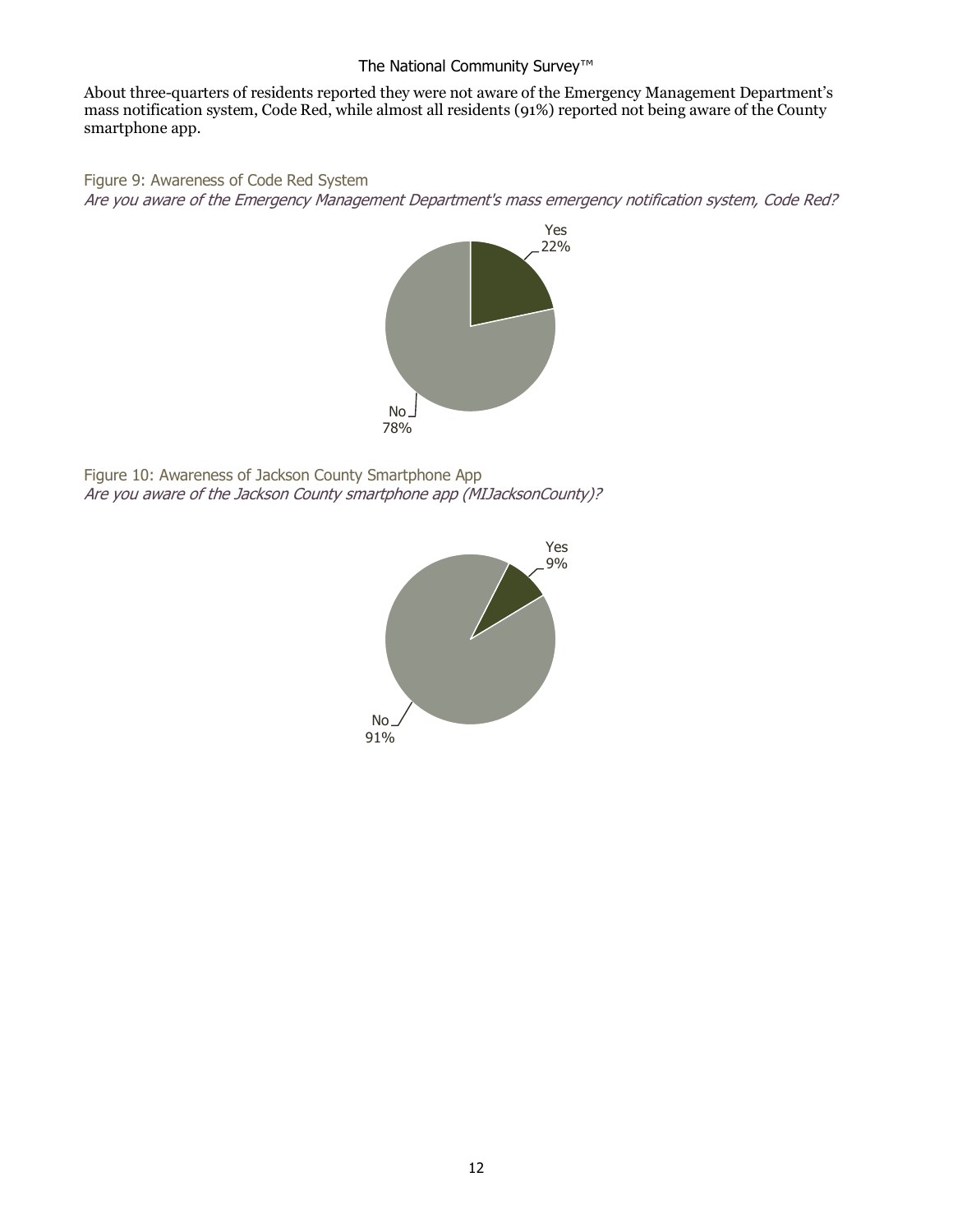Residents were asked whether they had contact with the Sheriff's Office in the 12 months prior to the survey and to select as many methods of contact as applied. About 8 in 10 residents had not had contact, while about 1 in 10 or less had contacted the Office of the Sheriff in each of the other listed ways.

#### Figure 11: Contact with Sheriff's Office in Past 12 Months

Have you had contact with the Jackson County Office of the Sheriff in any of the following ways in the last 12 months? (Please select all that apply.)



Total may exceed 100% as respondents could select more than one option.